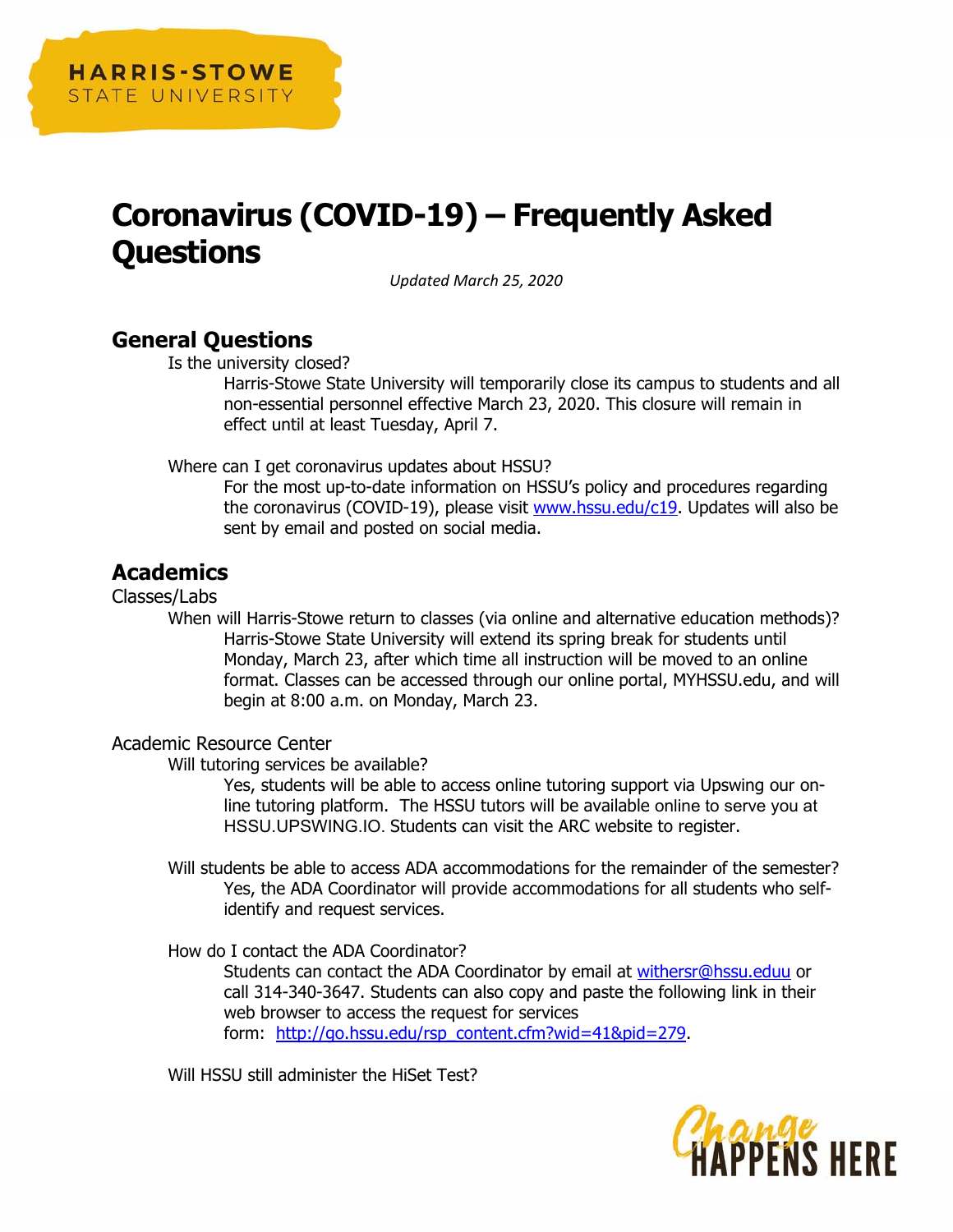The HiSet Testing Center is closed until further notice. We will re-evaluate this decision after April 3rd.

## AT&T Library and Resource Canter

Is the library open?

While the physical library is closed, library staff can provide remote assistance to help access online resources and services. Please visit www.hssu.edu/library for a list of library services and resources.

#### Bookstore

Is the bookstore open?

No; however, the bookstore will be shipping books for no additional cost. This will also be the method for students looking to purchase books for Spring II. Contact the bookstore at hssubookstore@textbook-agent.com, with the following information:

An example of the information I need is below.

**Name:** Jane Doe **HSSU Student ID:** 4572345 (I need your entire student number) **Mailing Address:** 4856 Elm St. / Chicago, IL 97851 **Include entire class schedule Indicate course books needed for:** Classes: CRJ 0120 / EDU 0380

#### Campus Labs & Research

Can students continue their research and work in laboratories?

Students conducting research will be given alternative assignments/research that can take place off-campus. Students will be contacted directly by their program supervisors and are not to return to their workplace, labs, etc. until further notice.

#### Office of Career Engagement and Experiential Learning

Is the Office of Career Engagement and Experiential Learning open?

The Office of Career Engagement and Experiential Learning is currently meeting with students by Zoom or telephone conferences only. Appointments include but are not limited to career exploration, creating professional documents, internship and career search, graduate school, and any other career-related discussions.

To schedule an appointment, please contact Patricia Butler at butlerp@hssu.edu or Victoria Harris at harrisv@hssu.edu or 636-395-0508.

# **Admissions and Registrar's Offices**

How do I request official transcripts?

Transcript will be available and requests will only be processed through our online ordering service, the National Student Clearinghouse. Effective March 23, 2020, as the University is offering remote services and mail services are temporarily discontinued, transcripts are available for electronic delivery only. We

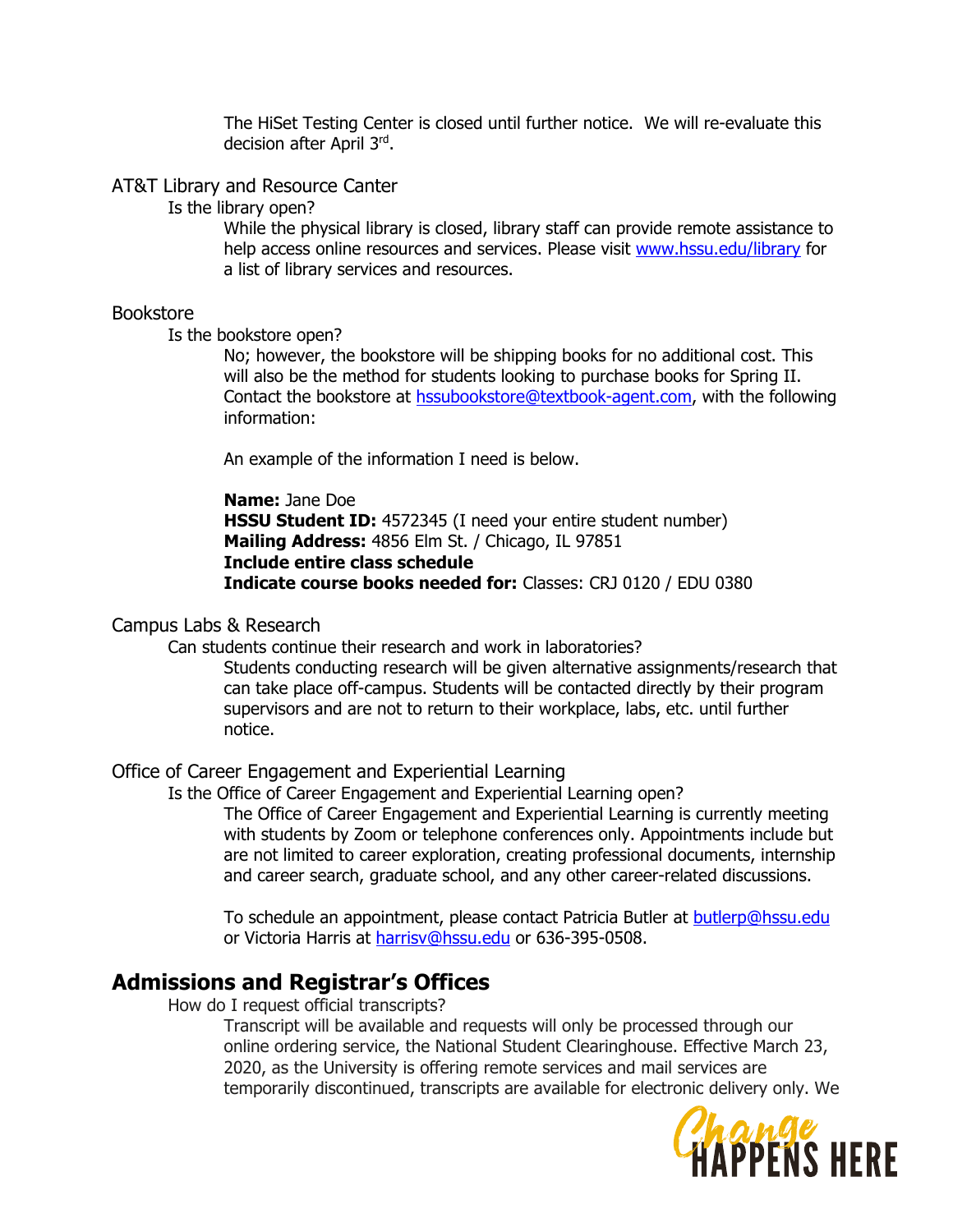have an estimated processing time of two business days. Click here to order a transcript.

How do I drop a course?

Online access through the MYHSSU student portal is being provided for students to drop classes, in lieu of the required Drop Form requiring the instructor's signature, and the Registrar's Office will secure the required last date of attendance. To drop a course, students should access the MyHSSU-Home tab-Advanced Course Search window then select Add/Drop Courses to select the course(s) to be dropped.

#### How do I withdraw from the University?

As students are required to meet with an Academic Success Coach and complete an exit survey, the MYHSSU student portal will allow students to drop all but the last course. To withdraw, students should proceed with the steps to drop all but the last course, complete the "Early Withdraw from the University" Survey through the My Dashboard tab of MYHSSU, contact their Academic Success Coach. After meeting with the Coach and completion of the required survey, students may e-mail their official request for withdrawal from the University to the Registrar's Office's at Registrar@hssu.edu. Requests will only be accepted from the student's Hornets e-mail.

#### How do I get an enrollment, graduation, or other verification?

Students may continue to access official enrollment and verifications from the National Student Clearinghouse Student Self Service through MYHSSU-My Dashboard. For all other enrollment and graduation verifications, students may send forms to Registrar@hssu.edu from their Hornet's e-mail and the Registrar's Office will process in the order received and respond as needed. Any other forms or certifications that need processing can be sent to registrar@hssu.edu, we will be responding as necessary and in the order, they are received.

## Is HSSU still accepting applications for admission?

As the University is offering remote services, the Office of Admissions is still accepting and processing applications for admission. Prospective students should apply online at https://live.hssu.edu/ICS/Admissions/.

How should prospective and new students contact the Office of Admissions? Students that know their Admissions Counselor may e-mail them directly. If you do not know your admission counselor, email Admissions@hssu.edu and an admission counselor will contact you within 24 hours.

# **Events**

What events have been cancelled?

Harris-Stowe has cancelled all events until further notice to adhere to the CDC's recommendation for social distancing.

Graduation Has Commencement been cancelled?

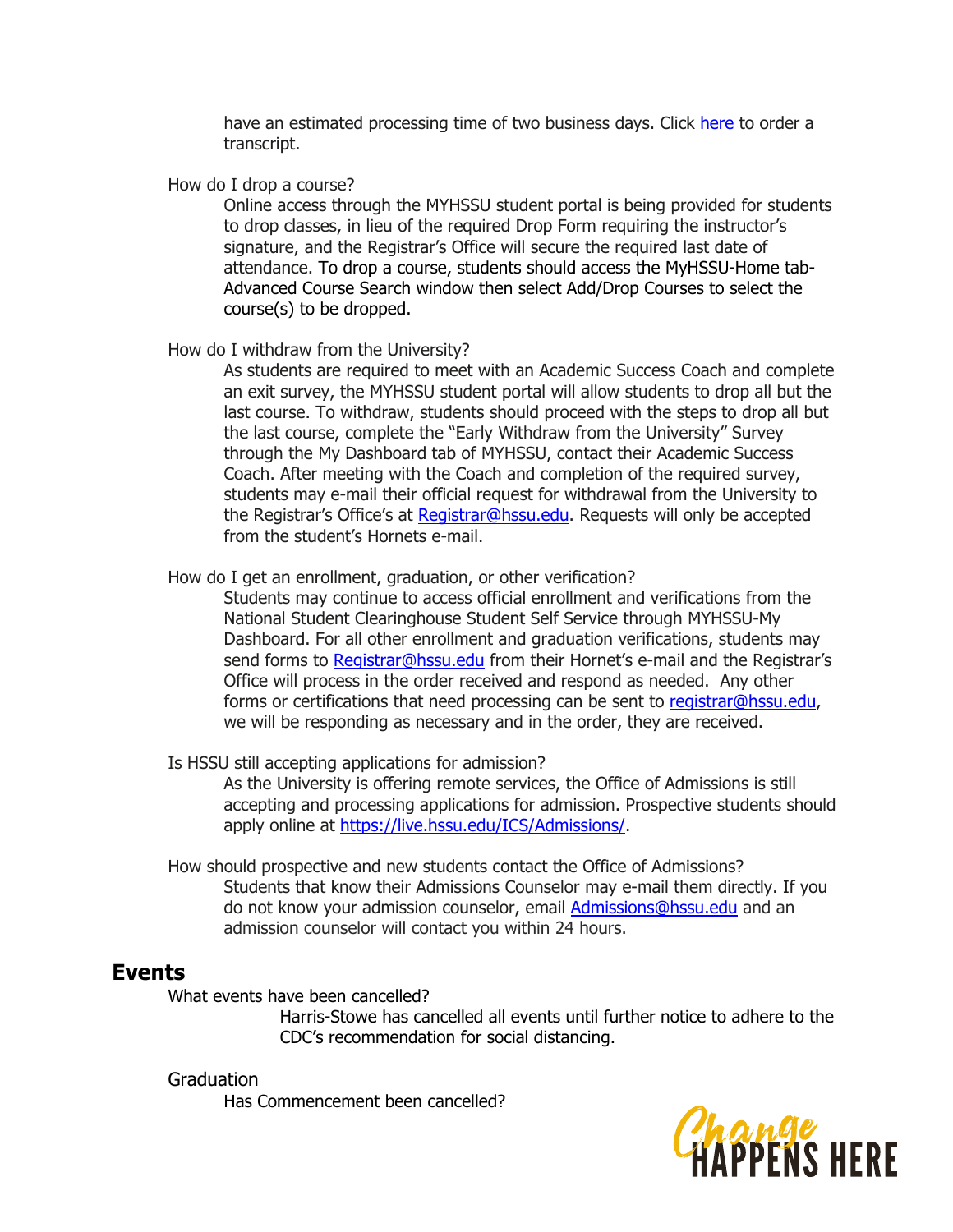As of March 16, the university plans to hold Commencement on Saturday, May 16. We will continue to evaluate that decision and keep the campus community informed of any changes.

# **Faculty and Staff**

Working Remotely and Time Off Request

Can I come to the university to pick up things from my office?

Yes, as mandated to close the campus by the City of St. Louis, the University has transitioned to a remote work environment for all employees. Please remember, working remotely does not remove you from the responsibility to work during our normal 8:00 AM to 5:00 PM working hours. Your leader(s) can request individual or team meetings, project updates and assign tasks or additional duties as necessitated by the needs of your department.

All campus buildings will remain accessible until Friday, March 27 for faculty and staff to pick up essential items needed for employees to work remotely. Employees needing to access the Henry Givens, Jr. Administration Building must use the Garrison Avenue entrance (door #3). Those needing access to other buildings must contact Public Safety Dispatch at (314) 340-3333 to request access.

When will we come back to work on campus? Employees should anticipate returning to back to campus on April 7.

Do we still need to request time off?

Yes, employees working remotely should continue to use our current time off policies to request sick and / or vacation days. Please remember, working remotely does not remove you from the responsibility to work during our normal 8:00 AM to 5:00 PM working hours. Your leader(s) can request individual or team meetings, project updates and assign tasks or additional duties as necessitated by the needs of your department.

If you become ill and you must be off for more than three working days, we will continue to use and follow our current Family Medical Leave (FMLA) policies.

## Resources and Training

How should faculty and staff proceed?

Deans will be in communication with faculty members with more details as classes move online. HSSU is also creating a team to provide training and technology to help with the transition.

Staff will also be provided with online training and resources in the event the campus will need to close.

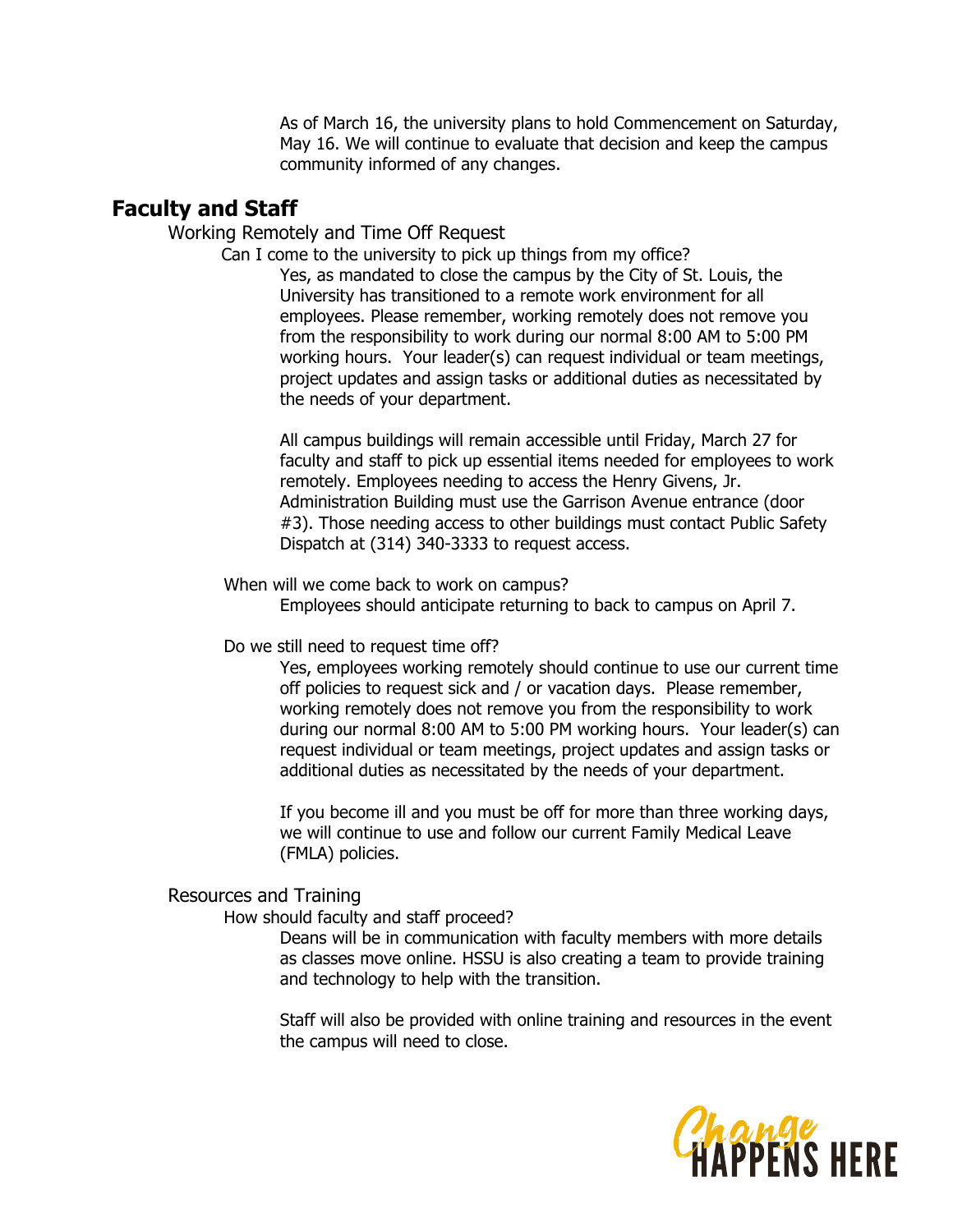# **Public Safety**

Will public safety officers continue to patrol the campus?

Yes, Department of Public Safety (DPS) patrol and communications officers will continue to be on campus 24-hours per day, 7-days per week. DPS communications center can be reached at 314-340-3333.

## Shuttle Service

Will the shuttle continue to operate?

No, in concert with the closing of all campus housing, shuttle services will end on Wednesday, March 25, 2020, at 5:00 pm until further noticed.

# **Students**

Resident Halls

Can I come to campus to retrieve my personal items?

The Office of Residential Life has developed a schedule for when students may visit residence halls to retrieve their belongings. The schedule is designed to provide order and minimize the number of persons on campus at a time. If you are unable to come to campus to retrieve your items at this time, please contact Residential Life to schedule a time that is more feasible to your schedule. More information can be found on the Residential Life website at www.hssu.edu/reslife.

## Will I be issued a refund for housing?

HSSU strongly encourages students not to return to campus residence halls, in order to safeguard their health and well-being. The Business Office will manage refunds on a prorated basis.

Are university dining services open? The dining hall is closed until further notice.

# Student Workers

Will student workers be paid?

The University will continue to pay those students who hold federal work-study (FWS) jobs and those who are funded by grants. Students are not to return to their workplace, labs, etc. until further notice. All active FWS/CWS students will be paid at least 15 hours of time per week starting with the April 15th paycheck. A timesheet will be e-mailed to eligible students to print, sign, and return to the Office of Financial Assistance. Once this is completed, the time will be submitted to the Payroll Office for processing of the paycheck.

# **Technology Access**

What about students who do not have access to devices to complete online classes? IT Services has made a limited number of laptop and computers available for students who do not have access to a computer at home, the local library or on the HSSU campus. They will be loaned on a first-come, first-serve basis.

Whom can I contact for technology related questions?